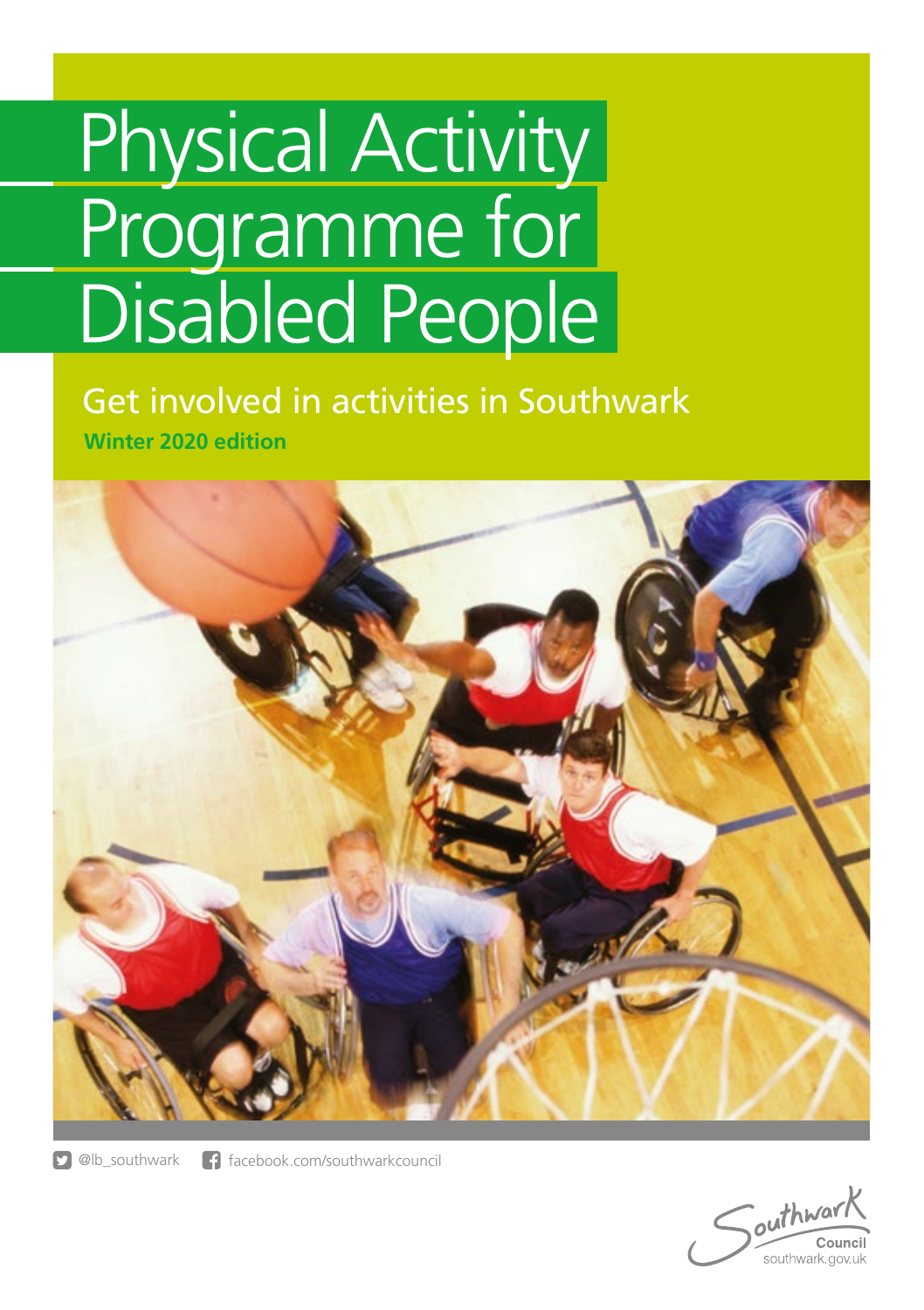### Southwark Leisure Centres

Our leisure centres are operated in partnership with Everyone Active and offer a wide range of facilities for everyone. These include inclusive gyms, swimming pools and group exercise classes. We have accessible gym equipment and changing facilities with hoists, in every leisure centre, available at any time during opening hours.

However, if you feel more comfortable attending a disability specific session, there are plenty to choose from.

Interested in swimming? We run disability swimming sessions, listed opposite, which you can take part in for free when you sign up to Southwark's Free Swim and Gym scheme. See each centre's timetable for details. Please check timetables regularly as they can be subject to change.

If you have any questions, or specific support requirements, please call your nearest centre. All leisure centre contact details and addresses are listed on the back of this booklet.

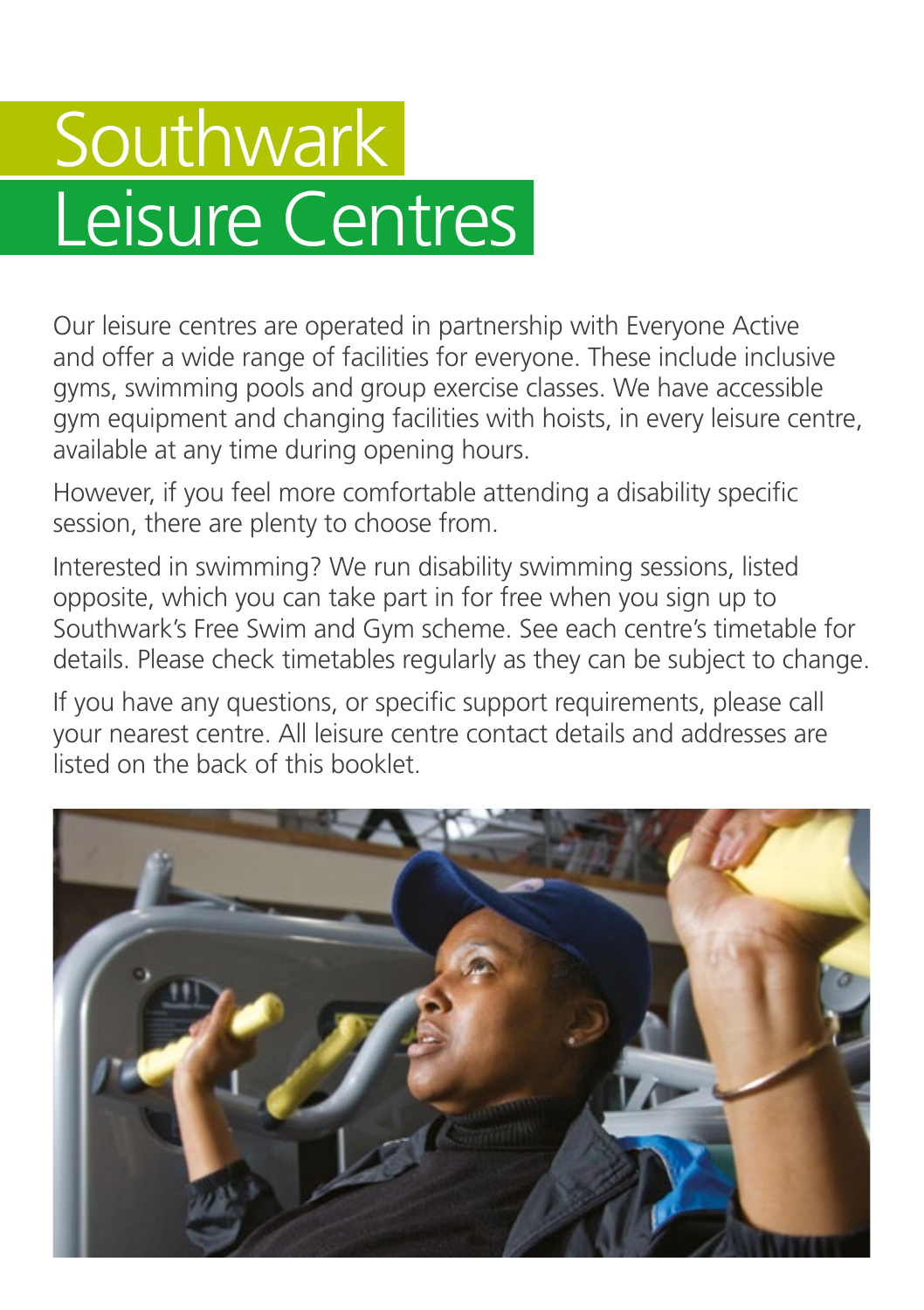## FREE Disability Swim Sessions

| <b>Camberwell Leisure Centre</b> |              |  |
|----------------------------------|--------------|--|
| Monday                           | 10am to 12pm |  |
| Tuesday                          | 11am to 12pm |  |
| Friday                           | 3pm to 4pm   |  |
| Sunday                           | 10am to 11am |  |

#### **The Castle Centre**

| Tuesday  | 9am to 10am<br>6pm to 7pm |
|----------|---------------------------|
| Thursday | 6pm to 7pm                |
| Friday   | 3pm to 4.30pm             |
| Saturday | 12pm to 1pm               |

#### **Dulwich Leisure Centre**

Sunday 2pm to 3pm

|                              | <b>Seven Islands Leisure Centre</b>      |
|------------------------------|------------------------------------------|
| Monday                       | 3pm to 4pm                               |
|                              |                                          |
| <b>Peckham Pulse</b>         |                                          |
| <b>Healthy Living Centre</b> |                                          |
| Monday                       | 12.30pm to 1.30pm<br>8pm to 9pm          |
| Tuesday                      | 7pm to 8pm                               |
| Wednesday                    | 3pm to 4pm<br>8pm to 9pm                 |
| Thursday                     | 8.30pm to 10pm                           |
| Friday                       | 12pm to 1pm                              |
| Saturday                     | 3pm to 4pm<br>5pm to 6pm                 |
| Sunday                       | 11am to 12pm<br>3pm to 4pm<br>6pm to 7pm |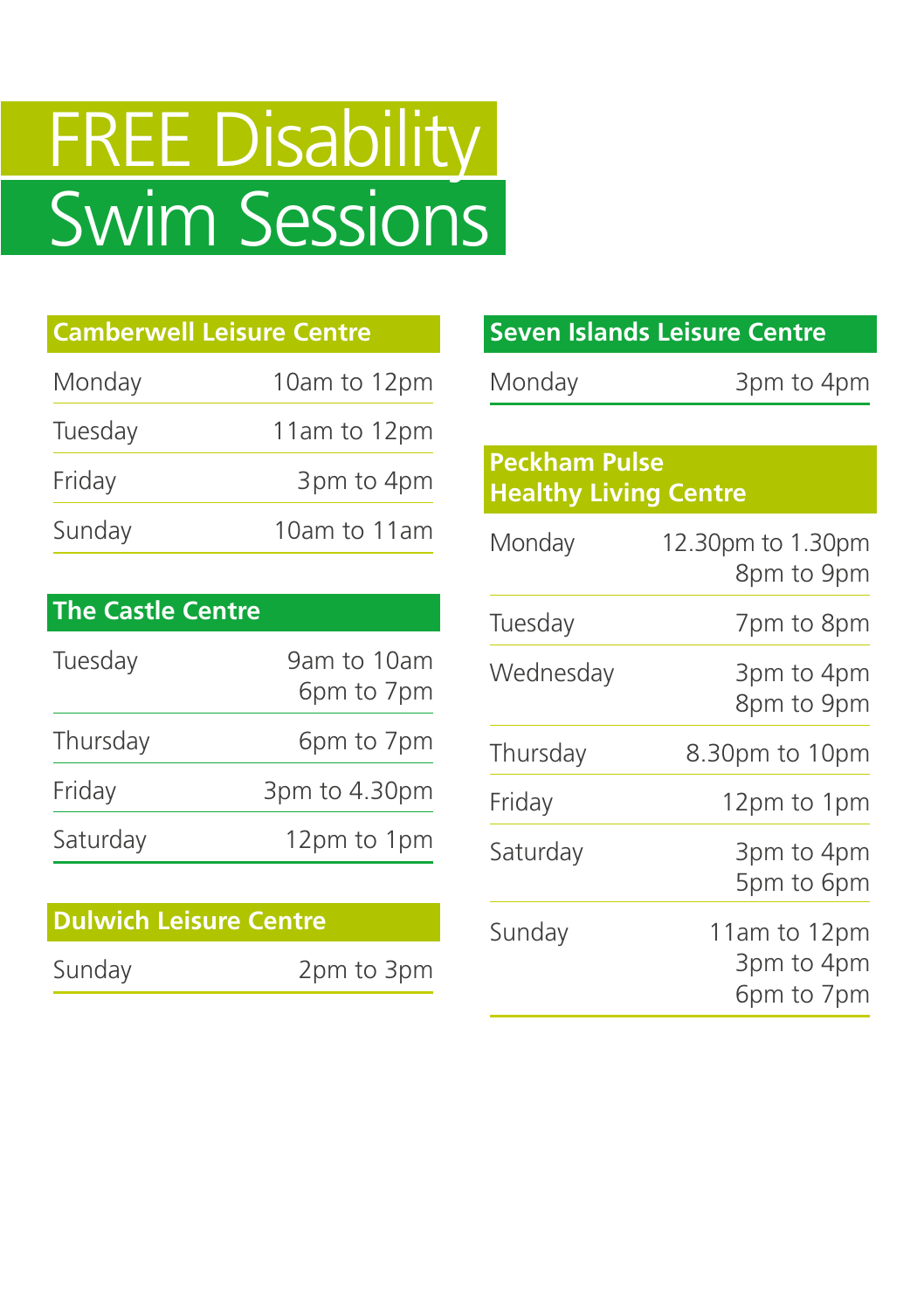### Free Swim and Gym Scheme

If you are registered disabled and a Southwark resident, you can become a member of our free swim and gym scheme. This entitles you to use all the council's leisure centre facilities for free everyday.

### To apply for this great offer:

- Visit **southwark.gov.uk/freeswimandgym**
- Or, visit your local library to register online
- If you have no access to internet and cannot visit a library, please visit your local leisure centre to complete an application form

Membership of the free swim and gym scheme requires renewal every 12 months.

To find out more visit southwark.gov.uk/freeswimandgym

If you have any questions, or specific support requirements, please call your nearest centre and we will be happy to help.

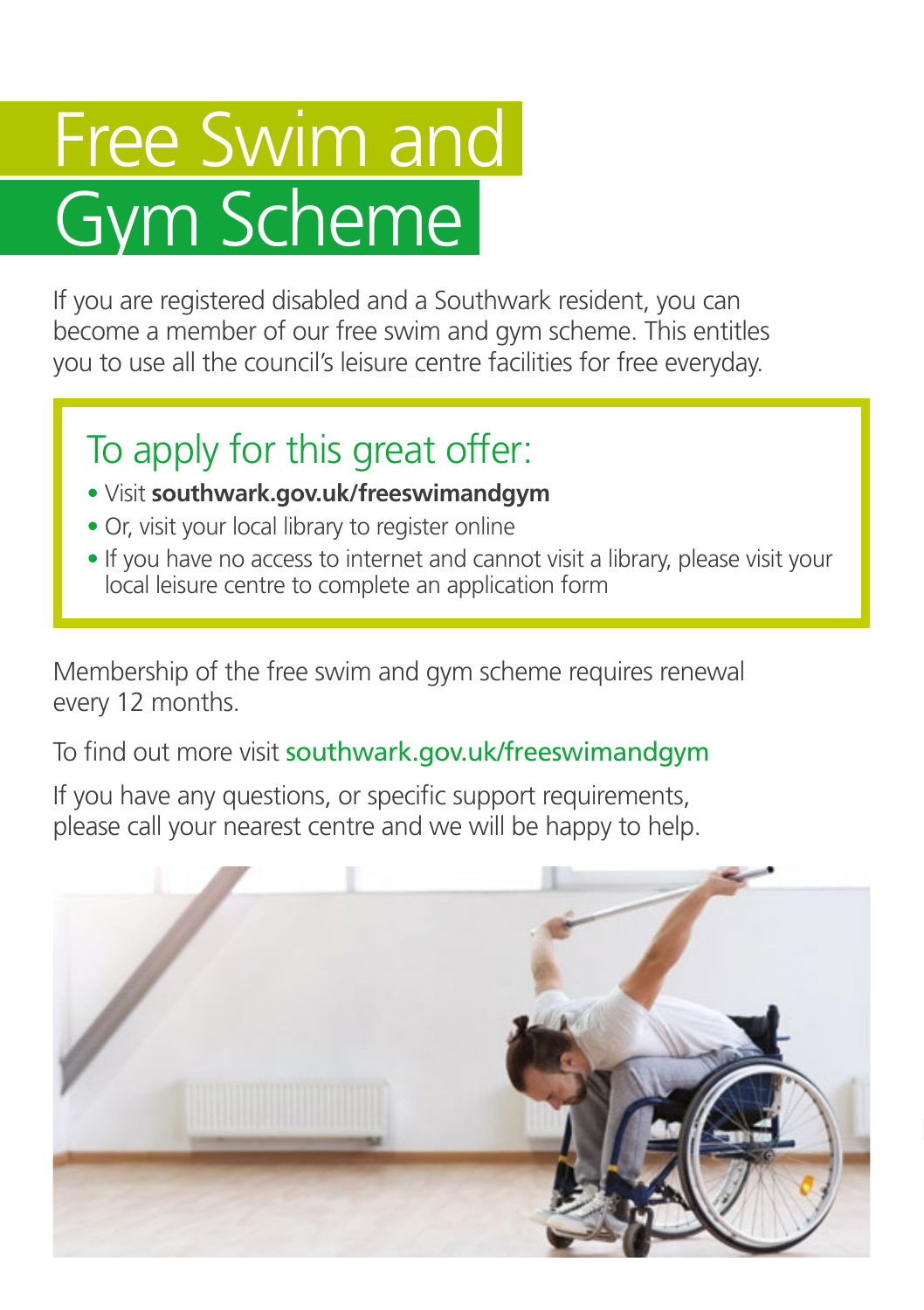

Southwark Council is offering free swimming lessons for non-swimmers, aged 16 or over.

Go to **www.southwark.gov.uk/freelessons**  to request a place.

**Limited spaces – first come first served.**

#### Stay active

Meet new people

Enjoy yourself

**D** @lb\_southwark facebook.com/southwarkcouncil



outhward Council southwark.gov.uk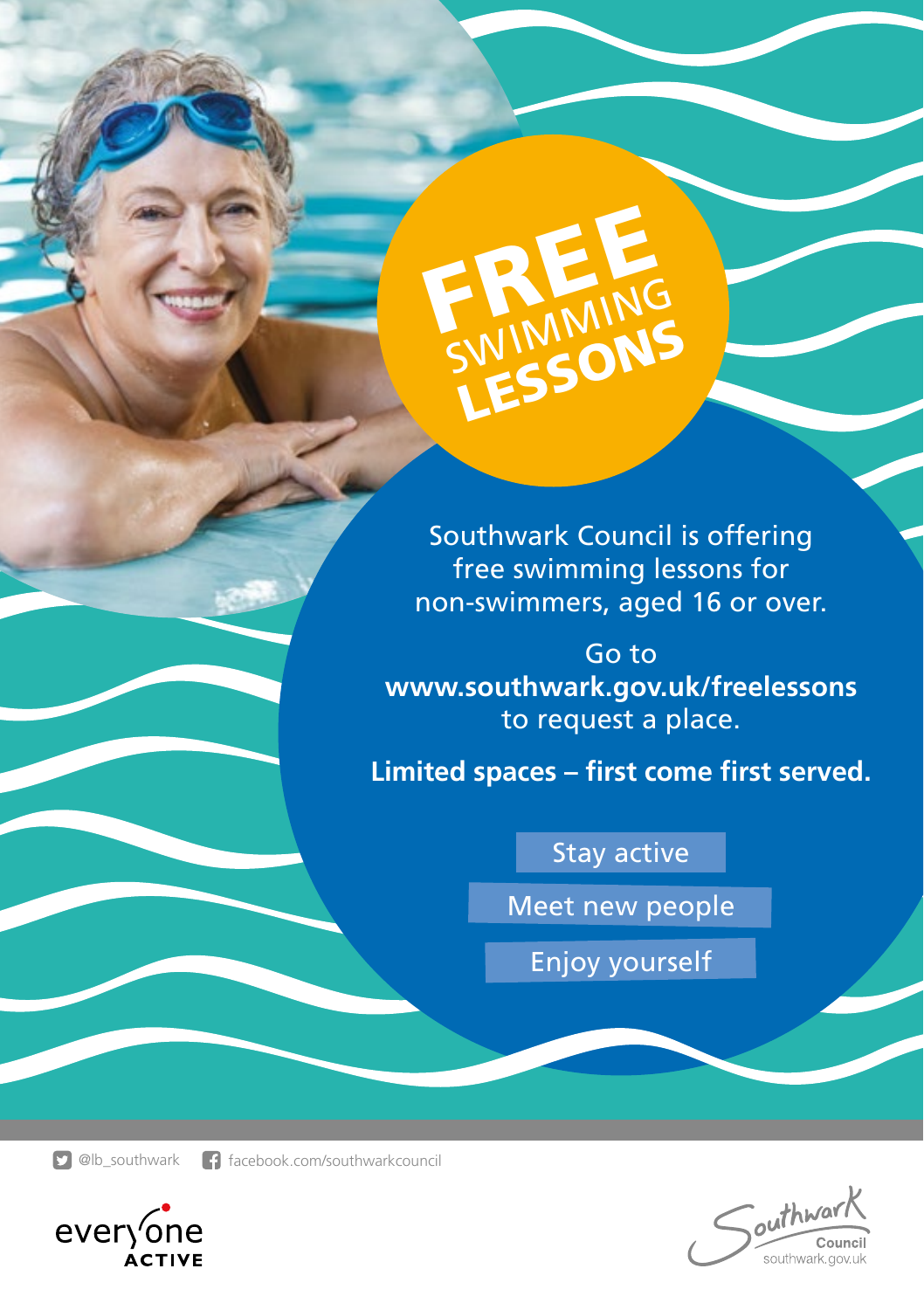### Sport and Physical Activity

There are lots of fantastic opportunities for disabled young people and adults in Southwark to live an active and healthy lifestyle. Keeping active has many health benefits for both your body and mind. Taking part in regular physical activity can help to reduce feelings of anxiety and depression.

So why not try one or more of these fun activities to help build physical activity into your daily life. Even a small change can boost your confidence and give you a sense of achievement.

Please contact clubs directly for further information.

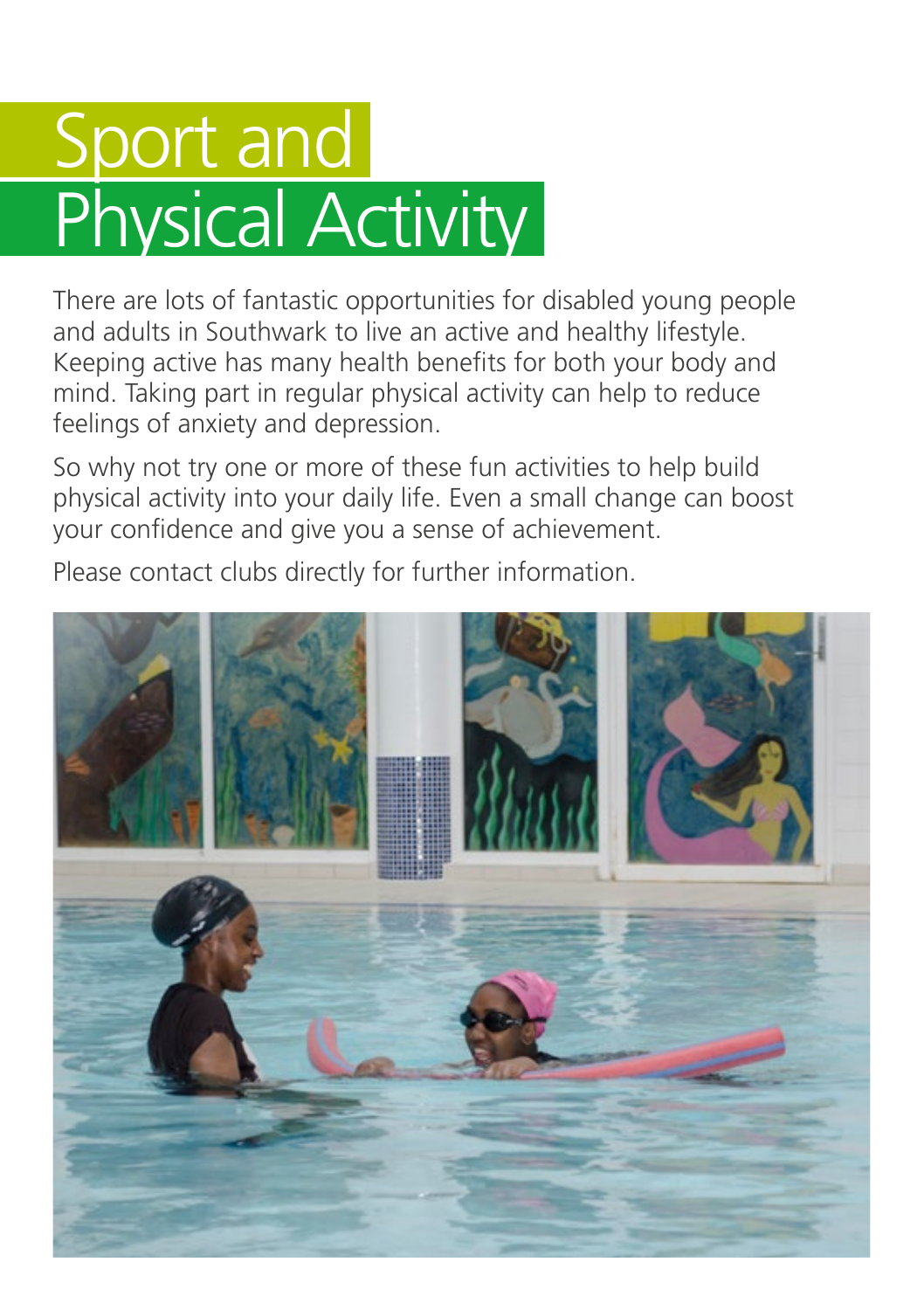| <b>Wingz BMX - Peckham BMX Club</b> (supported by Access Sport)        |                                                                                                                         |                                                                    |
|------------------------------------------------------------------------|-------------------------------------------------------------------------------------------------------------------------|--------------------------------------------------------------------|
| Day and time                                                           | <b>Information</b>                                                                                                      | Location                                                           |
| Saturday<br>11.30am to 12.30pm                                         | All ages and abilities welcome.<br>No riding experience required.<br>Cost: £5 per session (includes<br>free membership) | <b>Burgess Park</b><br><b>BMX Track</b><br>39 Wells Way<br>SE5 OPX |
| <b>ි 020 7993 9883</b><br>$\boxtimes$ iestyn.withers@accesssport.co.uk |                                                                                                                         |                                                                    |

| <b>Wheelchair Tennis - Camber Tennis Club</b> |                                                                                                                     |                                                                                 |
|-----------------------------------------------|---------------------------------------------------------------------------------------------------------------------|---------------------------------------------------------------------------------|
| Day and time                                  | Information                                                                                                         | Location                                                                        |
| Thursday<br>6pm to 7pm                        | Participants aged 14 and over.<br>All equipment, including sports<br>wheelchairs are provided.<br><b>Cost: Free</b> | <b>Camber</b><br><b>Tennis Club</b><br><b>Dulwich Common</b><br><b>SE21 9HE</b> |
| $\boxtimes$ chris@tennis-at-camber.org        |                                                                                                                     | <b>8</b> 07956 142 070                                                          |

| <b>Multi-sports - Disability Sports Coach</b>                       |                                                                           |                                                          |
|---------------------------------------------------------------------|---------------------------------------------------------------------------|----------------------------------------------------------|
| Day and time                                                        | Information                                                               | Location                                                 |
| Saturday<br>2.30pm to 4pm                                           | Multi-sport session for disabled<br>people aged 11 to adults.<br>Cost: £3 | <b>The Castle Centre</b><br>2 St Gabriel Walk<br>SE1 6FG |
| To 020 7928 4267<br>$\boxtimes$ laurenm@disabilitysportscoach.co.uk |                                                                           |                                                          |

| <b>Inclusive Cycling - Wheels for Wellbeing</b>                                   |                                                                                  |                                                                       |
|-----------------------------------------------------------------------------------|----------------------------------------------------------------------------------|-----------------------------------------------------------------------|
| Day and time                                                                      | Information                                                                      | Location                                                              |
| Monday<br>11am to 1.30pm<br>(10.30am to 12.30pm<br>during the school<br>holidays) | All abilities welcome.<br>Cost: £5<br>Carers go for free.<br>No booking required | <b>Herne Hill</b><br>Velodrome<br>104 Burbage Road<br><b>SE24 9HE</b> |
| $\boxtimes$ info@wheelsforwellbeing.org.uk                                        |                                                                                  | 020 7346 8482                                                         |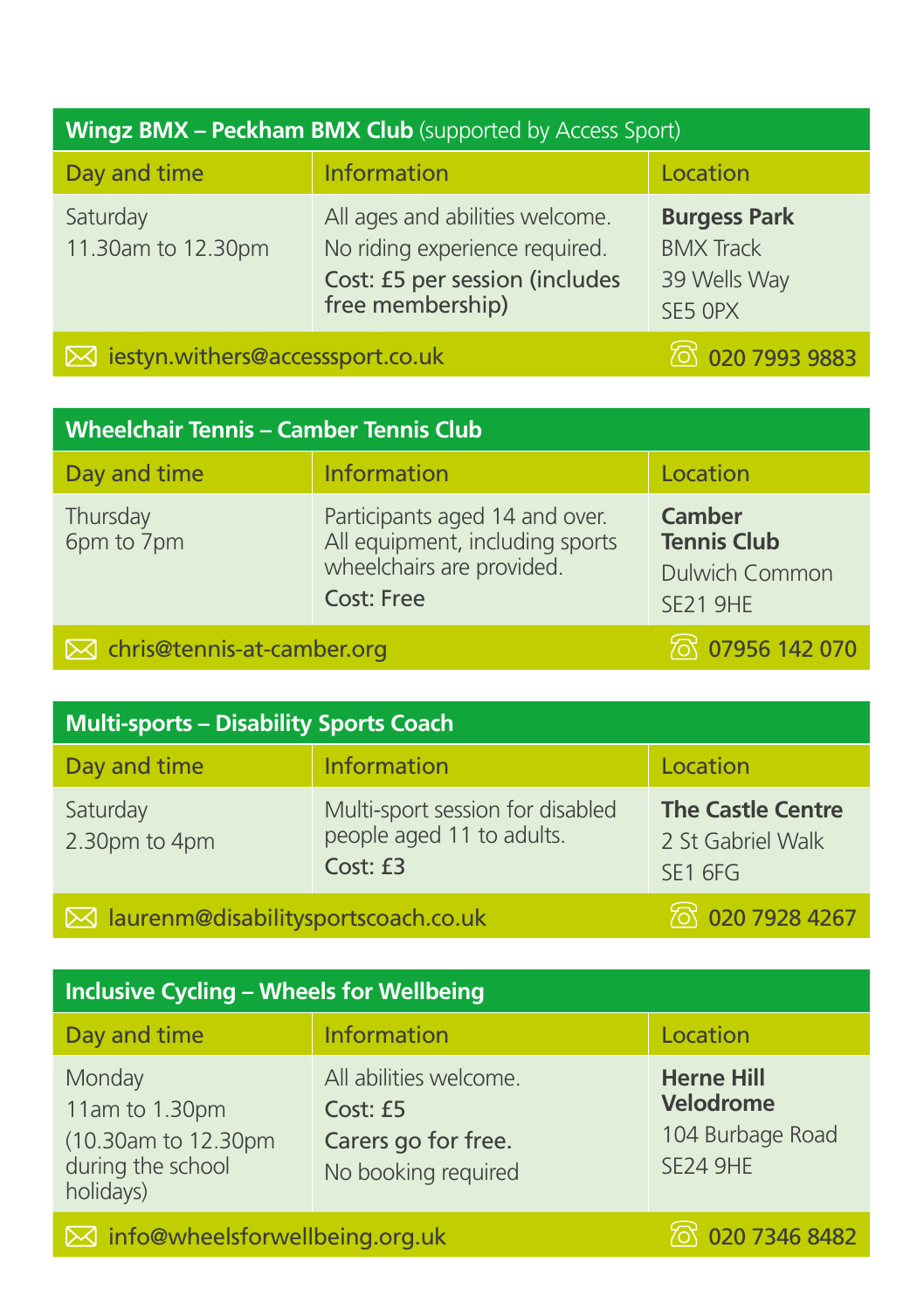#### **Disability Football Sessions – Docklands Settlements Community Centre**

| Day and time                                   | <b>Information</b>                                                                         | Location                                                                                                     |
|------------------------------------------------|--------------------------------------------------------------------------------------------|--------------------------------------------------------------------------------------------------------------|
| Monday<br>10.30am to 11.30am                   | Coached football<br>sessions for disabled<br>adults aged 16 and over.<br><b>Cost: Free</b> | <b>Docklands Settlements</b><br><b>Community Centre</b><br>400 Salter Road<br>Rotherhithe<br><b>SE16 5AA</b> |
| $\bowtie$ ben.north@docklandsettlements.org.uk |                                                                                            | <b>&amp; 07718 301 275</b>                                                                                   |

**US Girls! Multi-Sports – Millwall Community Trust** 

| Day and time                  | <b>Information</b>                                                                          | Location                                                     |
|-------------------------------|---------------------------------------------------------------------------------------------|--------------------------------------------------------------|
| Tuesday<br>10.30am to 11.30am | Multi-sport programme<br>for girls aged 14 to 25<br>with a disability.<br><b>Cost: Free</b> | <b>Lions Centre</b><br><b>Bolina Road</b><br><b>SE16 3LD</b> |

**i**M disability@millwallcommunity.org.uk 1200 0503

| <b>Disability Swimming - Dulwich Dolphins</b> |                                                                  |                                                                            |
|-----------------------------------------------|------------------------------------------------------------------|----------------------------------------------------------------------------|
| Day and time                                  | Information                                                      | Location                                                                   |
| Sunday<br>2pm to 3pm                          | For children in school years<br>five to 13.<br><b>Cost: Free</b> | <b>Dulwich Leisure Centre</b><br>2B Crystal Palace Road<br><b>SE22 9HB</b> |

#### **2** amala.poulier@southwark.gov.uk 1200 7525 7304

#### **Cambridge House – Trampolining (Rebound Therapy)**

| Day and time                                    | Information                                                                                   | Location                                                             |
|-------------------------------------------------|-----------------------------------------------------------------------------------------------|----------------------------------------------------------------------|
| Tuesday<br>3.45pm to 5.30pm<br>(Term time only) | Mixed gender session.<br>Age 11 to 25 years with<br>a range of needs.<br>Cost: £2 per session | <b>Salmon Youth Centre</b><br>43 Old Jamaica Road<br><b>SE16 4TE</b> |
| ⊠ rzipfel@ch1889.org                            |                                                                                               | 8 020 7358 7716                                                      |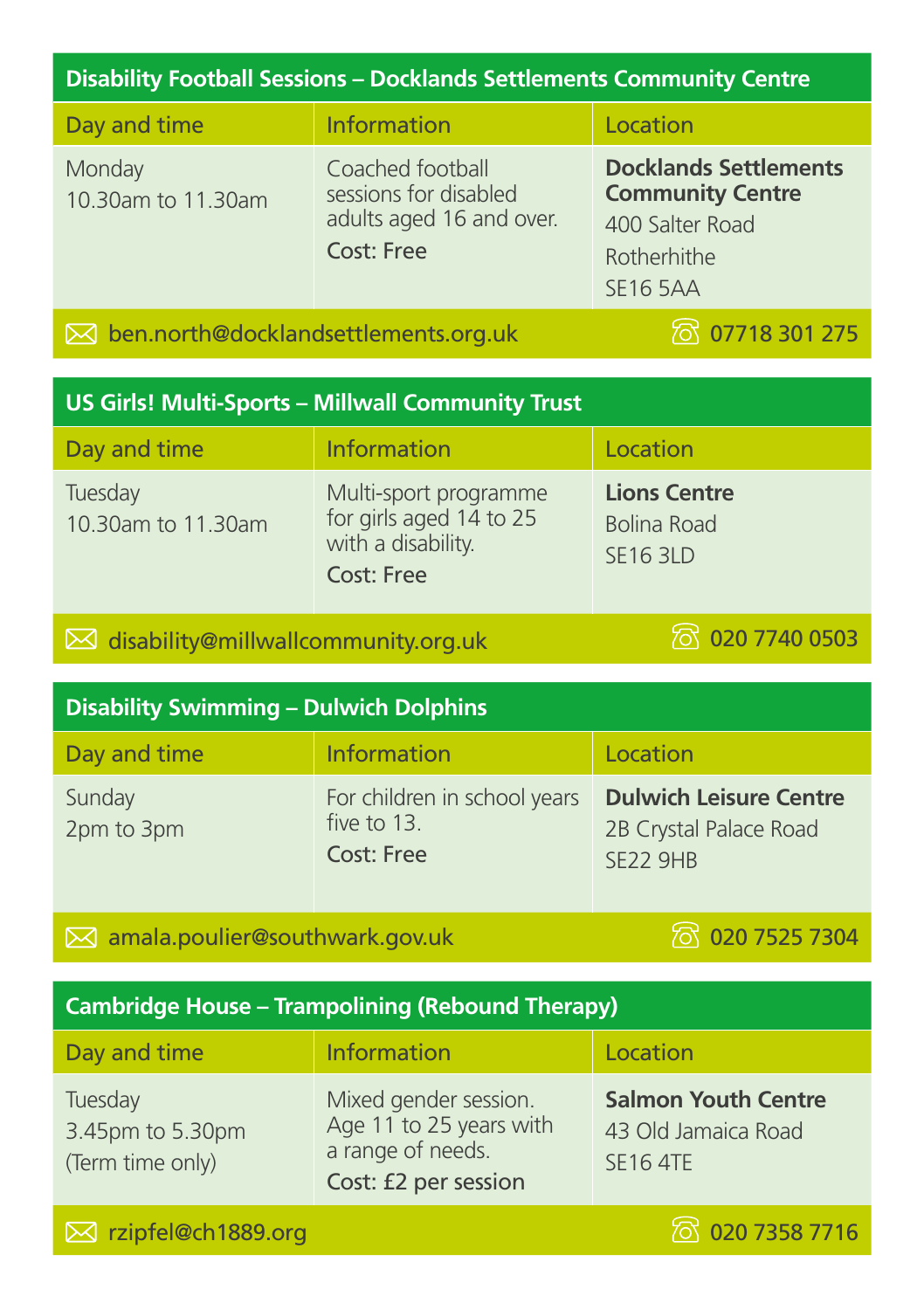| <b>Cambridge House - Swimming (Hydrotherapy)</b> |                                                                                               |                                                                                                               |
|--------------------------------------------------|-----------------------------------------------------------------------------------------------|---------------------------------------------------------------------------------------------------------------|
| Day and time                                     | <b>Information</b>                                                                            | Location                                                                                                      |
| Friday<br>3.45pm to 5pm<br>(Term time only)      | Mixed gender session.<br>Age 11 to 25 years with<br>a range of needs.<br>Cost: £2 per session | <b>Peckham Pulse</b><br><b>Healthy Living Centre</b><br>Hydrotherapy Pool<br>10 Melon Road<br><b>SE15 5QN</b> |

#### $\boxtimes$  Rachel Zipfel rzipfel@ch1889.org  $\textcircled{3}$  020 7358 7716

| <b>Goalball - Goalball UK</b>    |                                                                                   |                                                                      |
|----------------------------------|-----------------------------------------------------------------------------------|----------------------------------------------------------------------|
| Day and time                     | Information                                                                       | Location                                                             |
| Alternate Tuesdays<br>6pm to 8pm | For all to attend, new<br>or experienced players<br>welcome.<br><b>Cost: Free</b> | <b>The Castle Centre</b><br>2 St Gabriel Walk<br>SE <sub>1</sub> 6FG |

#### **becky@goalballuk.com** 0114 223 5670

| <b>Millwall Pan Football Club - Millwall Community Trust</b> |                                                                                                                     |                                                                            |
|--------------------------------------------------------------|---------------------------------------------------------------------------------------------------------------------|----------------------------------------------------------------------------|
| Day and time                                                 | Information                                                                                                         | Location                                                                   |
| Friday<br>5pm to 6pm<br>(Term time only)                     | Mixed gender session.<br>Over the age of 18 with<br>a disability.<br>Wheelchair users welcome.<br><b>Cost: Free</b> | <b>St Pauls Sport's Ground</b><br>Salter Road<br>London<br><b>SE16 5EF</b> |

**i** disability@millwallcommunity.org.uk 17973 794 823

#### **Disability Football – Southwark Disability Football Club**

| Day and time                                 | Information                                                   | Location                                                                                                  |
|----------------------------------------------|---------------------------------------------------------------|-----------------------------------------------------------------------------------------------------------|
| Wednesdays<br>5pm to 6pm<br>(Term time only) | All disabled people aged<br>16 and older welcome.<br>Cost: f3 | <b>Geraldine Mary</b><br><b>Harmsworth Sports</b><br><b>Facility</b><br>St Georges Road<br><b>SE1 6ER</b> |
|                                              |                                                               |                                                                                                           |

**M** louis@disabilitysportscoach.co.uk 225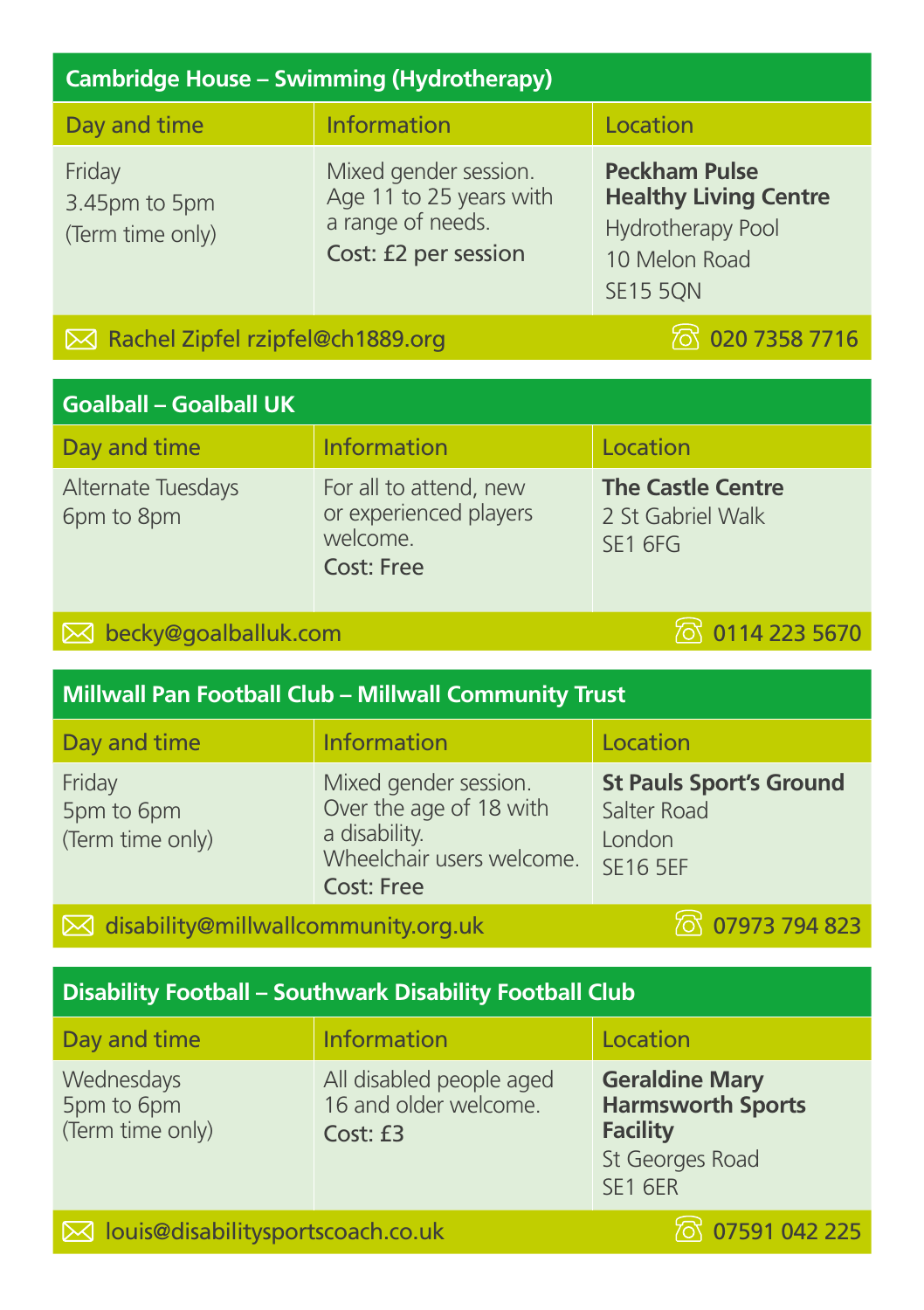#### **Football Lion Cubs – Millwall Community Trust**

| Day and time                                                                             | Information                                                                                        | Location                                                          |
|------------------------------------------------------------------------------------------|----------------------------------------------------------------------------------------------------|-------------------------------------------------------------------|
| Every two weeks<br>Saturdays<br>1pm to 2pm – age 5 to 9<br>$2pm$ to $3pm$ – age 10 to 22 | FREE session for boys<br>and girls with Down's<br>Syndrome 5 to 22 years old.<br><b>Cost: Free</b> | <b>The Lion's Centre</b><br><b>Bolina Road</b><br><b>SE16 3LN</b> |

**M** disability@millwallcommunity.org.uk 19973 794 823

| London PE Schools Sports Network - Saturday Sports Club                                                       |                                                                               |                                                                                    |
|---------------------------------------------------------------------------------------------------------------|-------------------------------------------------------------------------------|------------------------------------------------------------------------------------|
| Day and time                                                                                                  | Information                                                                   | Location                                                                           |
| Saturday<br>Time: 10.30am to 12pm<br>Primary School age.<br>12pm to 1.30pm Secondary<br>School age and above. | All disabled young people<br>welcome.<br>Cost: £25 membership<br>for the year | <b>Bacons College</b><br><b>Timber Pond Road</b><br>Rotherhithe<br><b>SE16 6AT</b> |
| <b>Glyn Davies</b>                                                                                            |                                                                               | <b>8</b> 07904 978 241                                                             |

#### **Inclusive Tai Chi with self defense – Sense, in partnership with Everyone Active and Southwark Disablement Association**

| Day and time             | <b>Information</b>                                                                                                                                                                                           | Location                                                                        |
|--------------------------|--------------------------------------------------------------------------------------------------------------------------------------------------------------------------------------------------------------|---------------------------------------------------------------------------------|
| Mondays<br>1.30pm to 3pm | Come and learn the skills of<br>Tai Chi with self defense in<br>an inclusive and accessible<br>session. For anyone over the<br>age of 18 with a sensory<br>impairment or complex needs.<br><b>Cost: Free</b> | <b>Camberwell</b><br><b>Leisure Centre</b><br>Artichoke Place<br>London SE5 8TS |

#### $\boxtimes$  mayana.mcdermott@sense.org.uk  $\boxtimes$  0207 014 9318

| Salmon Youth Club - Activities 4 U    |                                                                                           |                                                                                |
|---------------------------------------|-------------------------------------------------------------------------------------------|--------------------------------------------------------------------------------|
| Day and time                          | <b>Information</b>                                                                        | Location                                                                       |
| Tuesday<br>6.30pm to 8pm              | For age 11 to 17, and 18 to<br>25 with a disability.<br>Cost: 50p<br>Membership required. | <b>Salmon Youth</b><br><b>Centre</b><br>43 Old Jamaica Road<br><b>SE16 4TE</b> |
| $\boxtimes$ admin@activities4u.org.uk |                                                                                           | 864 07538 521 864                                                              |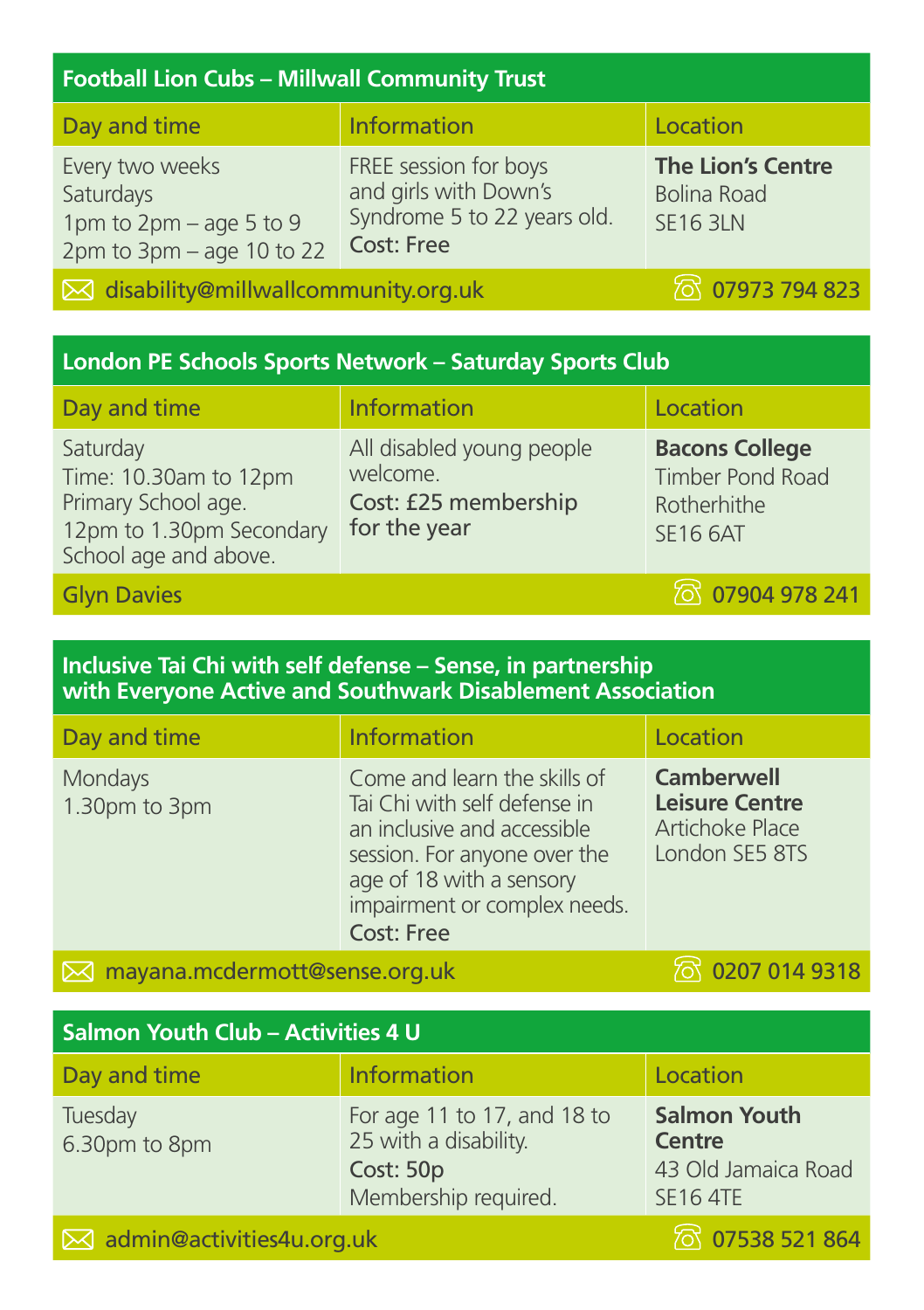| <b>Millwall Lions - Millwall Community Trust</b> |                                                                                                                                                          |                                                                            |
|--------------------------------------------------|----------------------------------------------------------------------------------------------------------------------------------------------------------|----------------------------------------------------------------------------|
| Day and time                                     | <b>Information</b>                                                                                                                                       | Location                                                                   |
| Friday<br>3pm to 4.45pm<br>(Term time only)      | Free football. Mixed gender<br>session, for those over the age<br>of 18, with a mental health<br>illness. Please contact before<br>attending. Cost: Free | <b>St Pauls Sport's Ground</b><br>Salter Road<br>London<br><b>SE16 5EF</b> |

#### **i** disability@millwallcommunity.org.uk 17973 794 823

#### **Sailing – Tideway Sailability**

| Day and time                                                 | <b>Information</b>               | Location                                                                                                           |
|--------------------------------------------------------------|----------------------------------|--------------------------------------------------------------------------------------------------------------------|
| Wednesday, Thursday All welcome.<br>and Sunday<br>1pm to 4pm | Cost: various membership<br>fees | <b>Surrey Docks</b><br><b>Water Sports Centre</b><br><b>Greenland Dock</b><br><b>Rope Street</b><br><b>SE167SX</b> |

#### info@tidewaysailability.org.uk 020 7237 9001